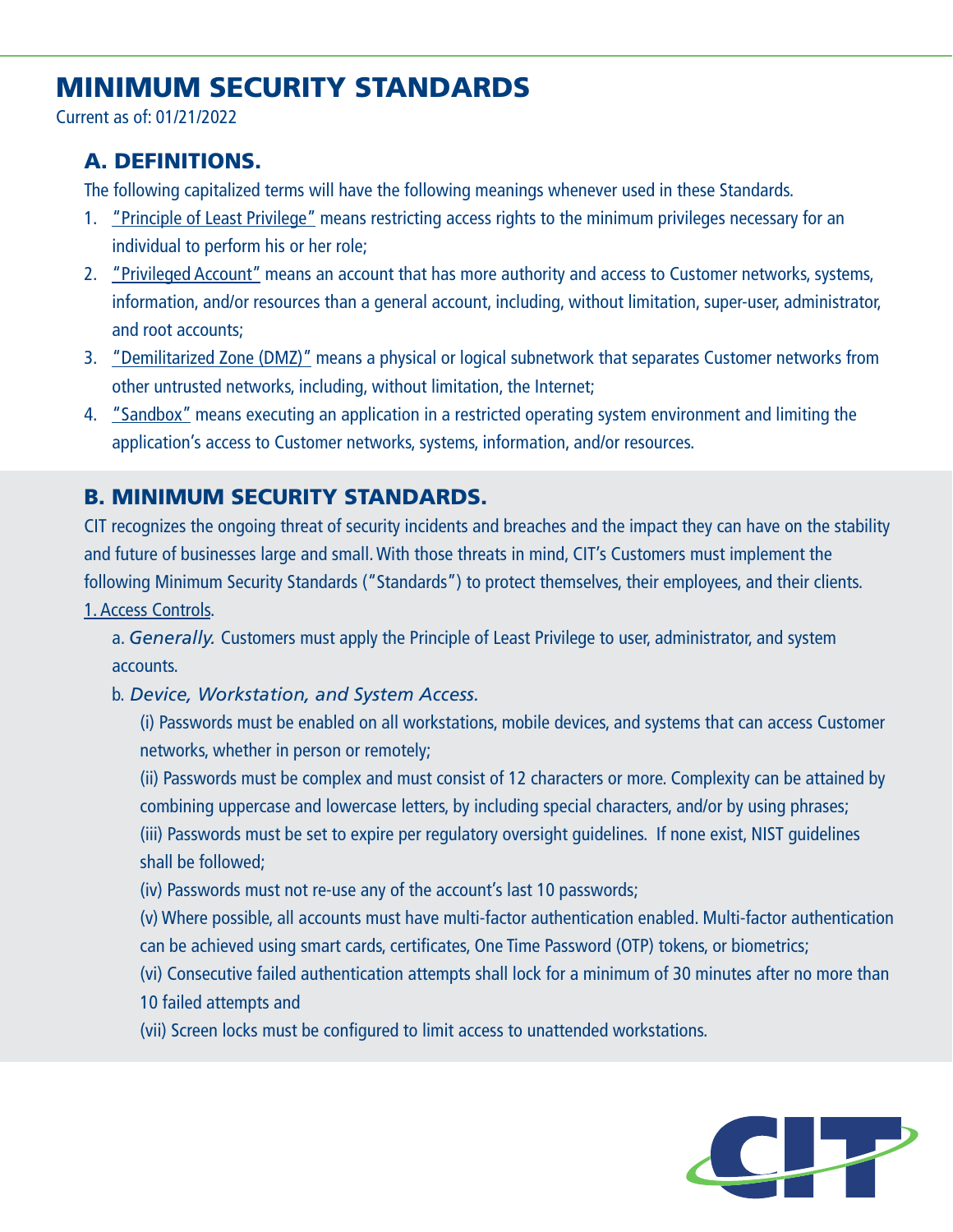#### c. *Network Access.*

(i) Privileged Accounts on Customer networks must restrict access to the minimum number of authorized individuals necessary;

(ii) Any publicly accessible system, including, without limitation, servers and internet of things (IOT) devices, must be isolated to a DMZ; and

(iii) Non-user utility accounts for network services, including, without limitation, scanning, printing, and e-faxing, must be restricted to the minimum necessary privileges.

(iv) Accounts used for network administration shall not be used for daily activities. If Administrative activities are required to be performed, a separate account shall be utilized.

d. *Remote Access.* Customers, their agents, employees, and contractors, must use secure and encrypted connections when accessing Customer networks, systems, information and/or resources across the Internet, or across unsecured or public networks (e.g. use of VPN for access, SFTP for transfers, encrypted wireless). f. *Physical Access.*

(i) Workstations and servers must be physically secured in areas with restricted access; and

(ii) Mobile devices must be physically secured if left unattended.

#### 2. System Protection.

#### a. *Patching.*

(i) Operating system and application services security patches must be installed in a commercially reasonable manner; and

(ii) Where patching is not possible for workstations and systems running custom applications, any such workstations and systems must be isolated on a DMZ or any such custom applications must be Sandboxed.

#### b. *Anti-Virus.*

(i) Anti-virus software, commercially adequate for the Customer's system(s), must be installed and enabled on all mobile devices, workstations, and systems that are connected to Customer networks; and

(ii) Endpoint Detection and Response (EDR) software must be configured to update signatures daily.

### *c. Firewall.*

(i) Customers must employ network-based firewalls, commercially adequate for the Customer's system(s), to protect their networks from unauthorized access;

(ii) Firewalls must be running and properly configured to block all inbound traffic that is not explicitly required for the intended use of the networks;

- (iii) Firewalls must be configured to use geoblocking; and
- (iv) Firewalls must incorporate an intrusion prevention system (IPS) and Gateway Anti-Virus.

*d. Mobile Devices.* For Customers with Bring Your Own Device (BYOD) policies, mobile devices must be configured for erase services, such that devices may be remotely wiped if lost, stolen, or upon employee termination.